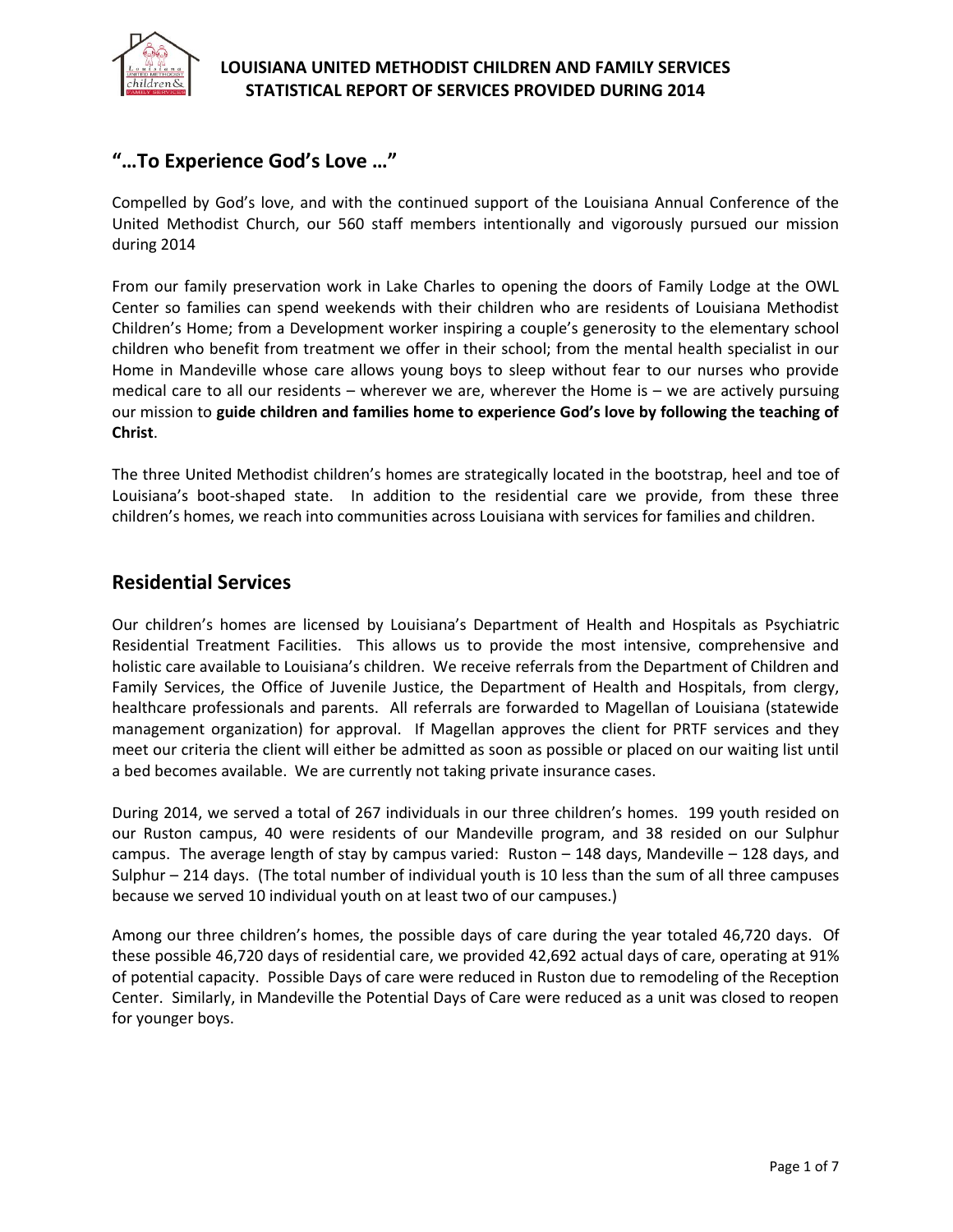

# **Residential Occupancy**

|                                                  | <b>Potential</b> | Actual       | Percentage  |
|--------------------------------------------------|------------------|--------------|-------------|
| <b>Residential Treatment Facility</b>            | Days of Care     | Days of Care | of Capacity |
| Louisiana Methodist Children's Home              | 30.660           | 29.474       | 96%         |
| Methodist Children's Home of Greater New Orleans | 7,300            | 5.113        | 70%         |
| Methodist Children's Home of Southwest Louisiana | 8.760            | 8.105        | 93%         |
| <b>TOTAL</b>                                     | 46.720           | 42.692       | 91%         |





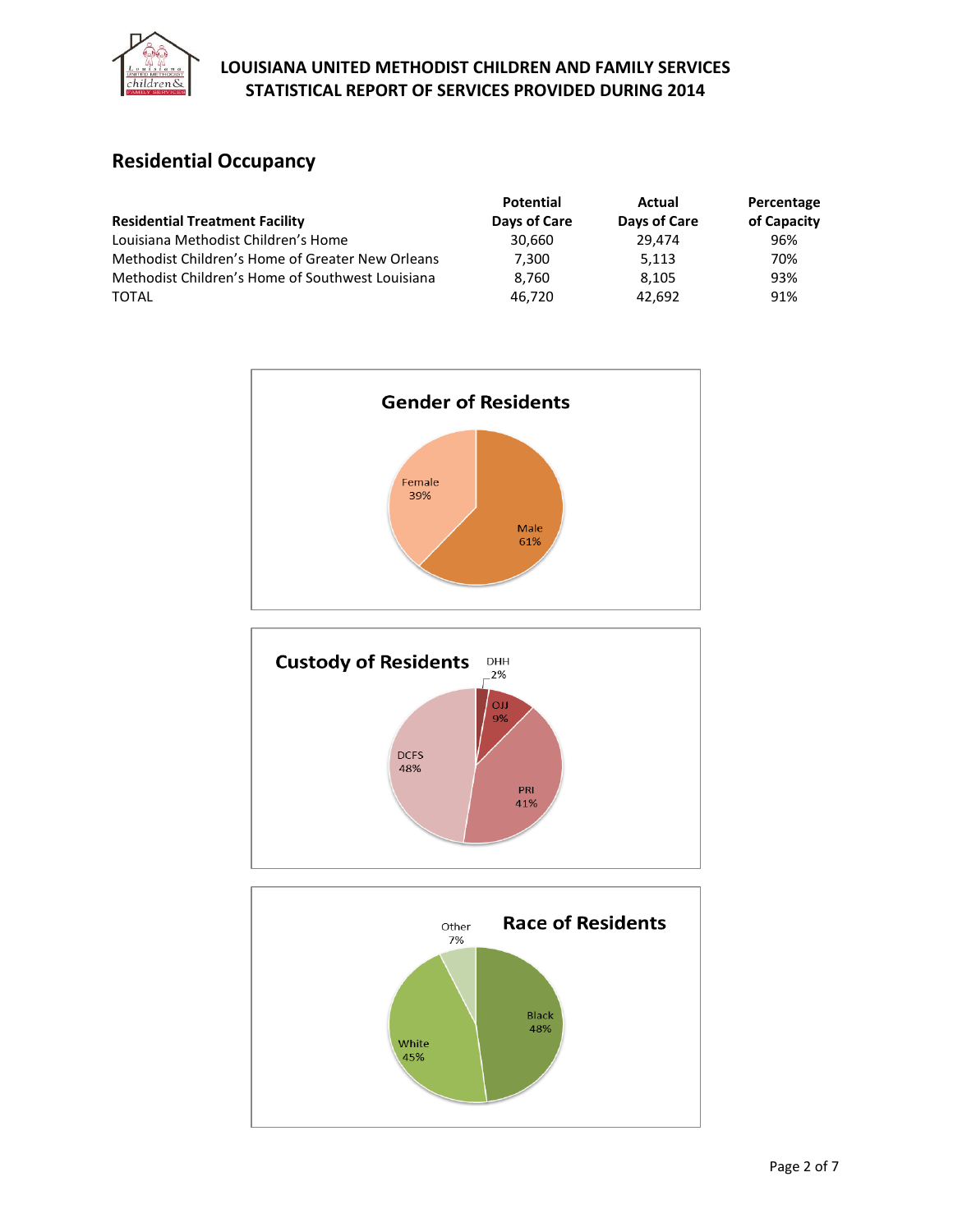

## **HOWARD SCHOOL**

The Lorraine Howard Educational Center, a.k.a., "Howard School", located on the Ruston campus of Louisiana Methodist Children's Home, provided alternative educational services to 235 youth during the 2014 calendar year. Of these students, 199 were residents of Louisiana Methodist Children's Home and 36 were off-campus referrals for alternative education from Lincoln Parish Schools. Female students made up 115 of that number and male students made up 120. The average daily student population of Howard School and the John Allen Vocational Center was 103.

Twelve Howard School high school students took Louisiana state assessments. End of course (EOC) testing at the high school level was successful with 80% of the students who took tests passing to earn course credit. Junior high performance on state assessments reflected the same level of performance from the previous school year. Approximately 65% of all tests taken received passing scores.

Approximately 84% of the students who began the school year at Howard School were not attending at the time of testing. This high turnover rate negatively impacts the state calculated school performance score for Howard School; particularly when many of the students who enroll at Howard School throughout the year *have been enrolled at 3 or more schools during the same school year*.

The John Allen Vocational Center served 52 students. Students from the community comprised 33 of that number. Eleven students in the adult education program earned a High School Equivalency Diploma. Eleven students tested; resulting in a 100% passage rate. The national average for high school equivalency attainment is 65% of all test takers pass the test. One student earned a State of Louisiana Barber's License. No students earned welding helper certifications.

## **THE OUTDOOR WILDERNESS LEARNING CENTER ("The OWL")**

The OWL was visited by over 10,000 individuals in 2014. We provided a variety of activities for MCH youth, as well as served the community with our campus and programs.

The Henning Conference Center was visited by over 3,500 people last year. It was used for numerous LMCH functions, including staff Christmas luncheon, summer program activities, and various trainings. It was also utilized by the community for events such as weddings, family reunions, workshops, summer camps, and church/ business retreats.

The Thomas Henning Family Lodge continues to be utilized by LMCH youth's family members and staff from satellite offices. Our youth enjoy being able to stay with their families and take part in family therapy. They also have the opportunity to strengthen family bonds by spending time together in our wilderness setting. Guests have noted they enjoyed the chance to "get away from it all."

With over 2,000 participants in 2014, the ropes course continues to be popular with groups of all ages and background. This year's outside groups included churches, athletic teams, school groups and business corporations. Many of these groups return every year, and incorporate the ropes course into their events as an important teambuilding tool. Ropes activities focus on problem solving, leadership skills, effective communication, and trust. The staff and youth from LMCH have the opportunity to take part in teambuilding events throughout the year. This is a great way to build relationships between the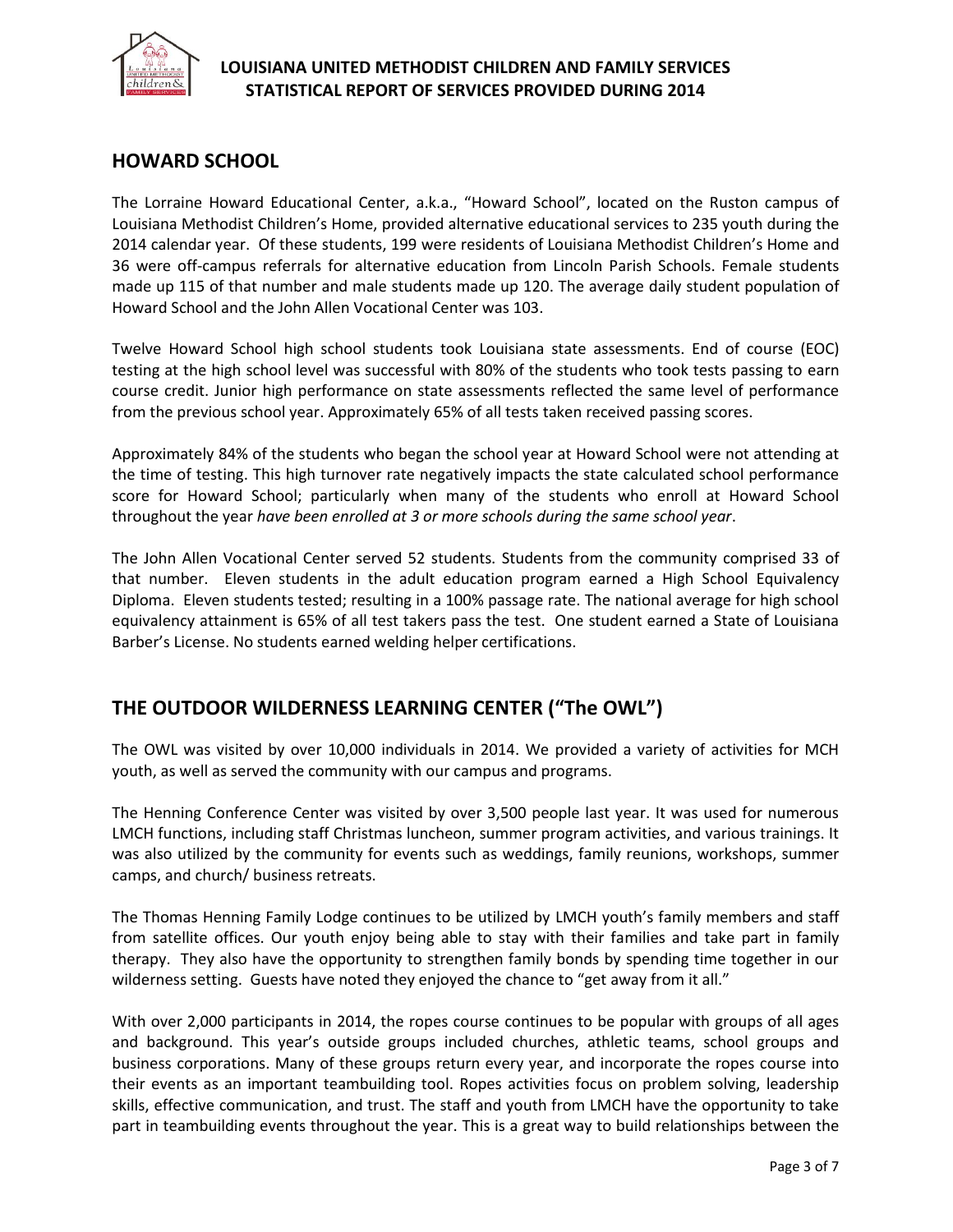

youth and staff. These elements provide the chance to get out of their comfort zones and stretch and grow together.

Volunteers continue to contribute to the OWL's success. We hosted groups from all over Louisiana and from as far away as Michigan. As always, they came with a wide range of talents, as well as the most important asset for an OWL volunteer: the willingness to work! These OWL volunteers cleared trails, worked in the greenhouse, painted and cleaned buildings, and worked on various construction projects. We continue to expand our group of volunteers who come to make salsa and jelly. We very much appreciate Blackwater UMC, St. Andrews UMC, FUMC West Monroe, FUMC Monroe, Antioch UMC, Pineville UMC, Salem UMC and FUMC Baton Rouge. These churches and several dedicated NOMAD groups logged nearly 1,500 volunteer hours helping us make salsa and jelly!

The OWL's Equine Program had nearly 1,000 visits in 2014. The horsemanship class continues to be the most popular program at the OWL for our residents of Louisiana Methodist Children's Home. Children are taught to safely handle, care for, and ride horses. Each week has a theme, such as responsibility, setting goals, following directions, and respect. These classes are a wonderful opportunity for our youth to practice communication, compassion and patience. Community groups, including the Lincoln Leadership class utilized the team building component of the Equine Program. OWL staff brought horses to Med Camps of Louisiana each week during the summer camp months. Equine Assisted Psychotherapy (EAP) is an important part of our Equine Program and was greatly utilized in 2014, proving therapy can be beneficial and fun for youth, therapists and staff alike! In EAP, participants learn about themselves and others by participating in activities with the horses, and then processing feelings, behaviors, and patterns. Non-verbal communication, assertiveness, problem-solving, responsibility, and confidence are several examples of the tools developed by EAP. Therapy groups last 8-10 weeks, and last year's topics included anger management, self-esteem, and peer interaction.

Two OWL staff completed their certification in PATH, which is the national certifying body for therapeutic riding. Professional Association of Therapeutic Horsemanship International (PATH Intl.), was formed in 1969 as the North American Riding for the Handicapped Association to promote equineassisted activities and therapies for individuals with special needs. PATH members help children and adults with physical, mental and emotional challenges find strength and independence. We are excited about launching this program at the OWL Center during 2015! In addition to therapeutic riding, programs include services in human growth and development for educational purposes such as leadership training, team building and other enhancement skills for daily use.

The Summer Program for residents of Louisiana Methodist Children Home allowed youth to participate in the high and low ropes course, maze activities, canoeing, swimming, mountain biking, horseback riding, and much more! Boys and girls were able to utilize our facilities for summer camp activities over the summer months.

Again this summer the OWL hosted the North Louisiana Rotary Club's annual RYLA Leadership camp for young leaders. Seventy five teenagers and 20 RYLA camp counselors and staff filled up the bunkhouse and cabins for a week of fun, teambuilding, and personal growth. They participated in pond events, ropes course, maze and equine assisted learning activities. We are excited about hosting the RYLA Leadership camp next summer!

2014 was a successful year for the OWL Center and we look forward to touching even more lives in 2015!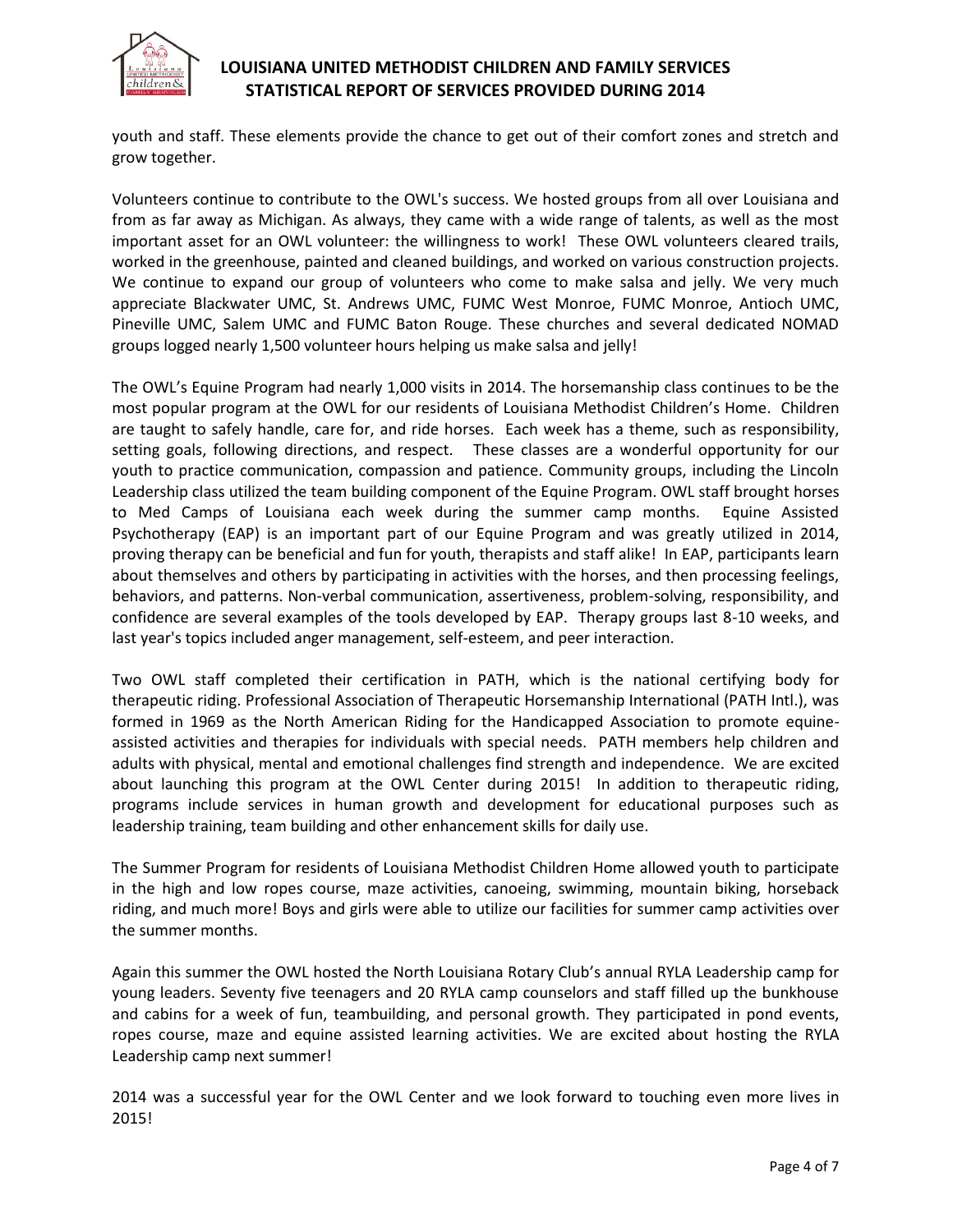

## **FAMILY COUNSELING CENTER**

| <b>Programs</b>                                                | <b>Families</b> | <b>Individuals</b> | <b>Sessions</b> |
|----------------------------------------------------------------|-----------------|--------------------|-----------------|
| <b>Counseling at FCC</b>                                       | 366             | 1,098              | 3,839           |
| <b>Health Hut</b>                                              | 141             | 141                | 424             |
| <b>Boys and Girls Club</b>                                     | 96              | 96                 |                 |
| <b>Cypress Springs Elementary School</b>                       | 475             | 488                | 189             |
| FCC Community Events at the OWL                                | 41              | 45                 |                 |
| <b>Community Education/Trainings</b>                           | 1,275           | 1,275              |                 |
| Distribution of marketing and educational materials            |                 | 3,500              |                 |
| <b>Prevention Services through Publications/Facebook/Radio</b> |                 | 2,126              |                 |
| <b>Referrals to Community Services</b>                         | 155             | 155                |                 |
| <b>Total Served</b>                                            | 2.549           | 8,924              | 4.452           |

The table above details the services provided to the community by the Family Counseling Center, the organization's outpatient counseling program located on the grounds of Louisiana Methodist Children's Home in Ruston, Louisiana. The Family Counseling Center served individuals and families in 7 parishes providing mental health counseling and educational services to over 8,900 individuals.

The Family Counseling Center meets the needs of families by strengthening our specialty areas in children's services, trauma recovery and marriage and family issues. In addition to improving our counseling skills, we strive to be a vital part of the community. A large part of that requires working from a systemic view of community needs and resources. It is our belief that partnering with a purpose across a diverse spectrum of programs and organizations is most effective in addressing the complexity of the mental health issues affecting our community. During 2014 the FCC continued to build relationships within the community to help strengthen this collaborative bond.

**Funding:** The Family Counseling Center are supported with fee for service revenue, grants and the charitable support received from donors whose contributions allow the Family Counseling Center to continue operations. The non-charitable revenues are detailed in the chart below.

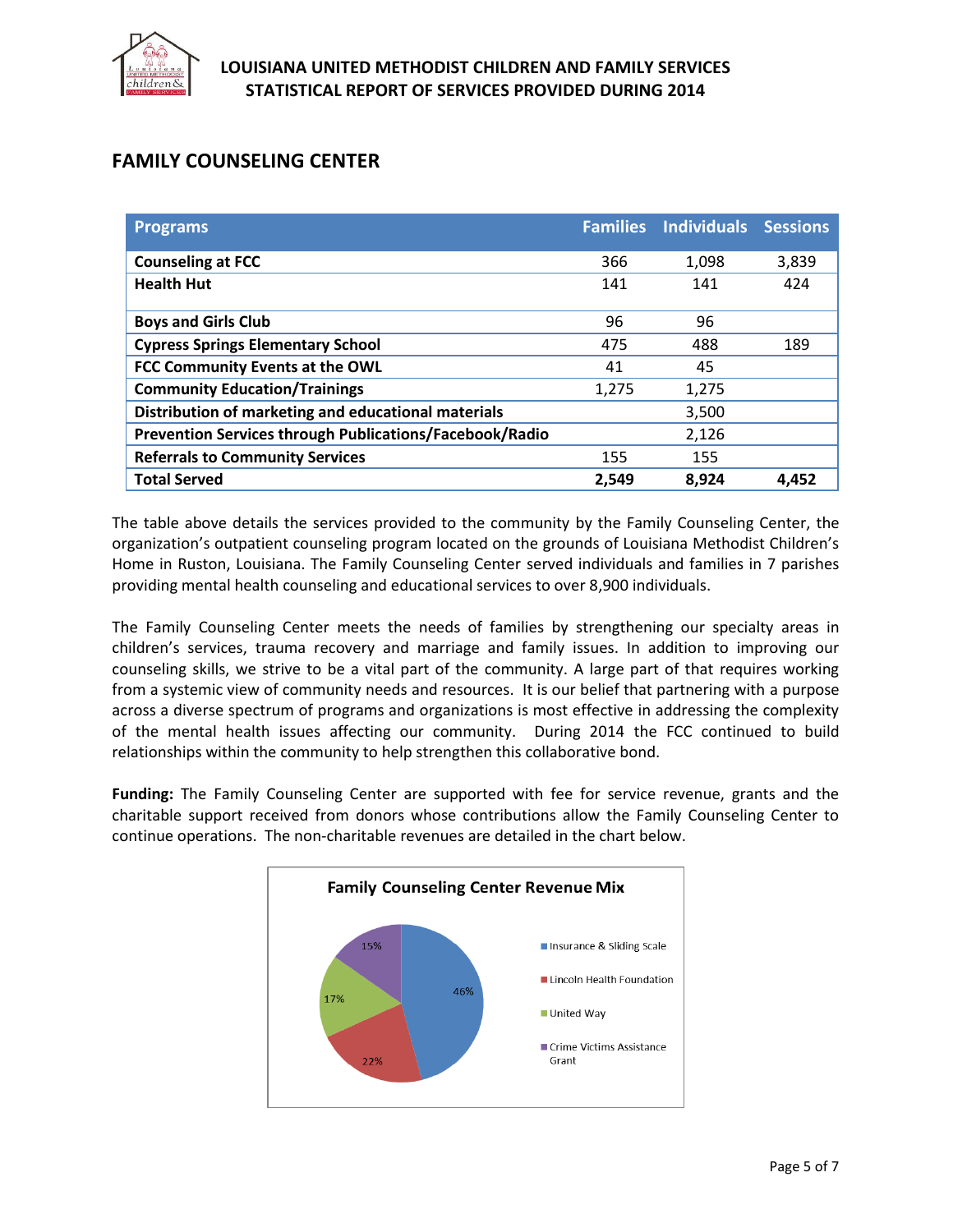

**Total number of sessions:** The FCC provided 3,839 counseling sessions during 2014 which is a 46% increase over the 2,623 sessions provided in 2013. An additional 424 sessions were provided at The Health Hut, 96 at Boys and Girls Club and 189 at Cypress Springs Elementary School.

There was a 41% increase in the number of sessions provided at The Health Hut as compared to 2013. Beginning January 2015, our counselor at Cypress Springs Elementary School increased from one day a week to two days a week.

**Partnerships:** In 2014 the FCC continued healthy partnerships with The Health Hut, Boys and Girls Club, and Life Choices providing counseling services for their families. The partnership with Lincoln Parish Schools continued with FCC providing many of the mandatory trainings for school personnel. In January 2014 the FCC began providing a therapist on-site at Cypress Springs Elementary School one day a week to provide counseling for students and to support and provide consultation for the teachers.

The FCC continues to partner with the master's level counseling programs at Louisiana Tech University and University of Louisiana at Monroe by providing internship sites at FCC, Boys and Girls Club and The Health Hut. Through the Lincoln Health Foundation grant, the FCC offered three team building/training events at the OWL Center for a group of community partner agencies, Lincoln Parish Pupil Appraisal/Special Education teachers and staff from Life Choices. The FCC, in collaboration with the OWL Center, offered a Wilderness Family Weekend Camp for four FCC client families. The data collected showed the program to have a positive lasting effect upon the participating families.

**Educational Community Presentations and Events:** Community trainings have included ADHD, Parent-Child Relationship Training, Suicide Prevention, Stress Management, Classroom Management, Cyber Bullying and the Effects of Technology on the Sexual Health of our Youth. These trainings have been offered in collaboration with local community agencies, churches and schools.

## **FAMILY PLUS & MST PROGRAMS**

Family Plus provided services to a total of 18 families and 25 individuals. Services offered included such things as: intensive in-home counseling, out-patient counseling, assessments, and referrals. Among our three MST sites in Monroe, Shreveport and Lake Charles, we provided MST services to 98 families which included 373 individuals. This is an increase of 25 families from 2013 to 2014. During the year, the number of individuals who received services increased by 121 over the previous year. The chart at the top of the following page provides a visual summary of MST services provided during the last 4 years.